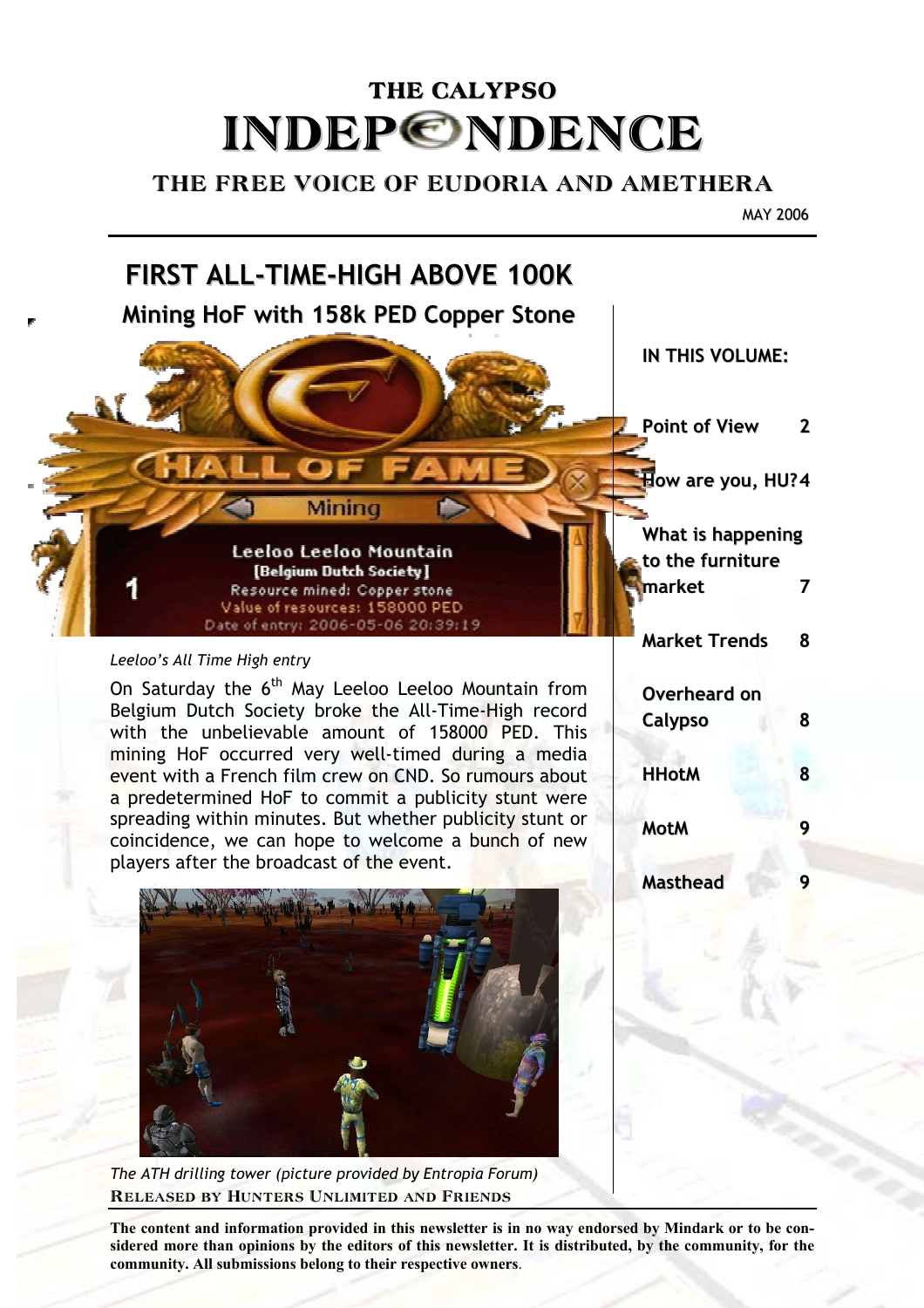# **Point of View**

#### **This issue TCI interviews the Hunters Unlimited member Scatha**

#### *What is your full ingame name?*

My name is Merhea Scatha Alweid from Hunters Unlimited.

#### *What brought you to PE?*

My sweetheart Orion got addicted to PE during pre-gold phase. The result was an everlasting ranting from me about his permanent computer gaming. It took me no more then three years while I was put off about how much time he spent online until I got aware it would be a possibility to train my limited English skills. With an international conference ahead and noticing how Orion not only used the chat options in PE but although the VoiP program Skype to talk directly with players all over the world I decided to give it a try just to get more used to the English language.

#### *When did this happen?*

I gave it a try in March 2005 and within few days the 'I need to learn English' idea became absolutely secondary.

#### *What is your profession and why did you choose it?*

I am mainly a hunter. It is the profession I tested first and it is still the one I am enjoying most. I tried mining a few times but I have to admit that I am a horrible miner. This caused some amusement for the people who knew that I am a geologist in real life.

#### *You are a member of Hunters Unlimited, why did you joined them?*

It was mainly on Orion's advice. He is a former HU member and told me be it would be a good and well fitting soc for me. And what do I have to say? He

was absolutely right. I never thought I would meet so much people with a similar sometimes off-key humour as I have myself, but there they are!

#### *Describe either your earliest or happiest memory of PE.*

Well, my earliest memory is running around in PA and trying to figure out how to interact with all that new stuff I see around me while Orion stands behind my chair and smiles in circles because he finally managed to get me into PE. As he knew me long enough he could be sure as soon as he would have had me there I would be infected with the PE virus….

But my happiest memory is not even long ago, when Orion and I had our 10 years anniversary and his 'I love you' advert was displayed all over Calypso.

## *Obviously, everyone's long term goal is to develop their character and try to profit, but do you have any short term goals?*

That question is easy to answer: I am just trying to have a good time in this virtual universe as possible with my soc mates, friends and anyone else that likes to join in the fun.  $\mathbf{\hat{P}}$ 

#### *Which upcoming feature on the PE development roadmap or otherwise are you most looking forward to?*

The implementation of usable vehicles is something I am awaiting eagerly and I hope we will see something that would be comparable to a motorbike soon.

#### *How would you change PE, or what would you add, if you could decide?*

I am not sure if it is already on MindArk's roadmap, but I would like to see more and bigger mobs tameable and some real use for them. I am dreaming of a Cersumon-pet at the rig.  $\ddot{z}$ 

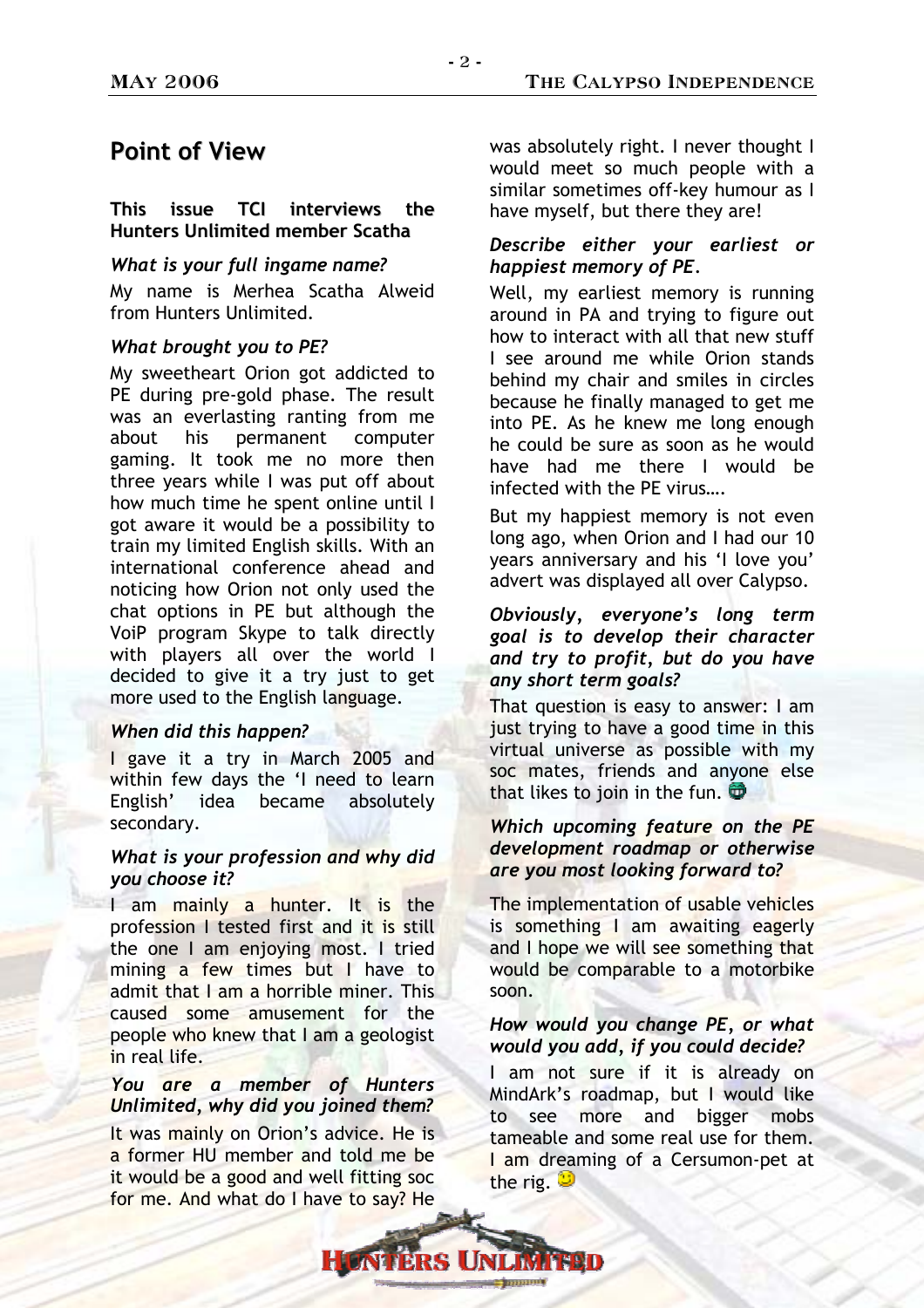#### *What's your most memorable loot?*

That is the 14.7k I got from a Longu Alpha. We had been to the restaurant before and some beer. I was thinking about going to bed already but decided to get one last drink and logging in meanwhile. So I got me a nice Whisky and went after the Longus. Halfway the Whisky I heard suddenly the trumpets while looting a Longu and I started to think "Oh, nice a global". As it was late and I am not really sober anymore this took me some time and I couldn't even finish that thought when Orion next to me started to scream "Oh my god, I can't believe it! That can't be true!" That was the point when I realised I should take a look at the global message…

It was the next day when I realised that I got this big loot one day after the first year's birthday of my avatar. So maybe some of the rumours about big loots on birthdays are not so baseless even if it is not always based on the player's birthday, but how know maybe it was just coincidence.

#### *Any humorous moments you'd like to share?*

You can experience a lot of humorous moments when you are connected to HU's soc chat but there is one I remember very well because I was the one how dropped a brick due to a translation mistake of mine…

It was a few weeks before Christmas and we were wondering about MA's present and what people would like to see as present. I was telling in soc I would enjoy getting a rubber cock as a new toy. One that would deal only one or two damage points to hit others with for the funny look of it. I realised some irritation in chat. So I searched for a picture of what I meant and posted it in our soc forum. And got the answer: "Oh now I get it, you meant a rubber rooster. Guess I don't

need to tell what I thought." I didn't know what he thought but after consulting an online dictionary I knew….



*Finally Scatha snared that rubber …* 

#### *What one piece of advice would you give a total newb?*

First of all I would suggest searching the forums for as much knowledge about PE as possible. And then I would advice depositing some Dollar after reaching the sweatcap. The start of PE will be much easier and therefore more enjoyable with some PEDs on your card and if you are spending those wise (see suggestion No.1) they will last a long time.

## *Is there anything you did in your PE past that you regret that you would care to share?*

The only thing I am regretting is not starting earlier. It would have saved me a lot of energy I used to scold Orion and we could have all that online fun much earlier.

*We thank you for taking the time to answer our questions.* 

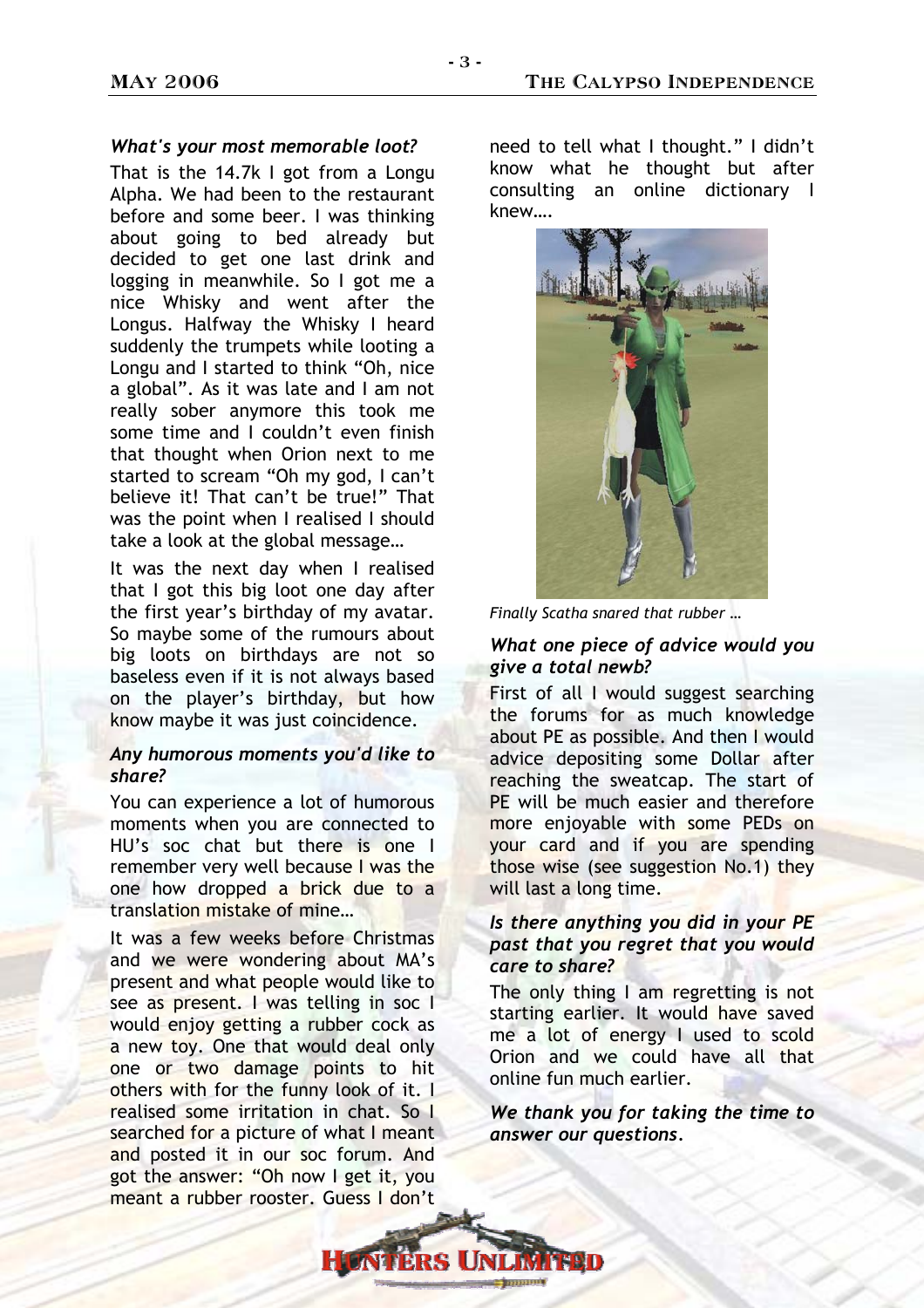## **Who are you, HU?**

#### *HU - Hunters Unlimited*

**Who are we? Have you been living under a rock or something? Seriously, we are not that wellknown. We are the Hunters Unlimited and here I will give a bit of info about us as well as a few comments from current members.**

A bit of history before I get to the point. Let me take you back in time a little, back to June 1st, 2003, the creation date of Hunters Unlimited.(at least as far as MindArk is concerned).

Hunters Unlimited was not the original name of the society. The first name of the society was "Hunters n Tailors". It was begun as an ambitious project started by the founder, Badboyz3584, to bring Hunters and Tailors together to better both sides of the equation. People joined and it seemed to be off to a good start, but the problem shone clear soon enough. What was it you ask? We had 1 single tailor, the founder; and many hunters. Obviously, tailoring was not a big business.

#### *"...HU is one of the best active socs in PE" - Vinedi, HU member*

So, eventually, the Tailors part was cut, and a new name was caught out of the air "Hunters Unlimited"

The new focus was solely on Hunters. The advantage to being a part of the group was information sharing. You give me some info, I give you some info, and we're all happy. Stuff like tactics, creature locations, and anything else that was on your mind. At this point, team hunting was not implemented into PE, so that was not part of it. This went on for some time. There were no rules, anyone was accepted, and that's just the way it

was. The peak of membership reached 153 members as I recall, lol. We were the fourth largest society ingame. This was not intentional, though. There was a bug with the member kick function, so it couldn't be done safely.



*HU lining up for a beacon trip* 

After awhile, it was discovered that many active members had established a bond. People didn't use the society chat for tactics and info, but to just have a nice chat while blasting away at whatever. This became like a family to many people. Shortly thereafter, a light rule set was introduced. The main reason being that beggars ruined people's days, and no one wants to chat with a beggar spamming about needing ammo or equipment. Plus, beggars in towns were giving us a bad name. So, order was finally established to keep the family happy.

*"Just want to say thay I enjoy the SOC hunts and keep them coming." - Go Blue, HU member*

There were a few leadership changes made over the years. Members would leave for other societies, then would realize how great HU was and ask to return. And they were welcomed back. Changes to the rules were also made over the years, and they have become more and more strict to keep the quality of the members of HU high. As with any gathering of people, there have been instances of personalities grinding over the years, and the situations have been dealt with as best as we could. There were also several "trims" done when MA

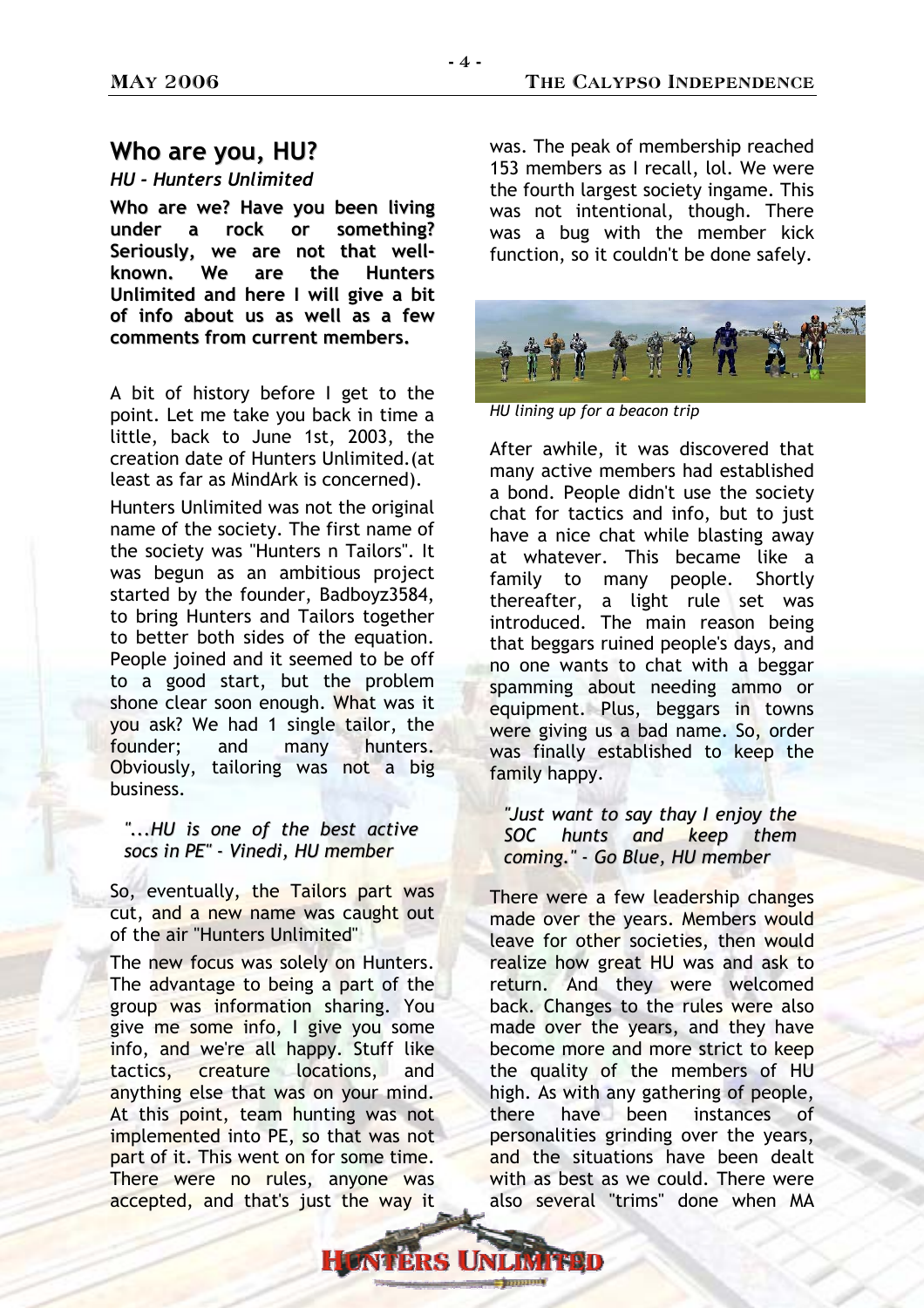finally fixed the kick function, keeping the member count down.

This is present day. Badboyz3584 is still leader and HU is still going strong and we have many happy members (somewhere around 50). Quite a few well-known people got their start in HU. Some left all too early, and if they were to return to us now, I can safely say they would not want to leave again. HU has gone through changes, changes for the better and the things that made people leave in the past have been cleaned up and the good parts refined. You know who you are. HU would welcome you back if you are curious. Bring your new friends, too. :)



*Members of Hunters Unlimited*

#### *What does HU do?*

Well, this webzine you're reading, for one. It was created by us. But ingame, we are very active.

*"I love how HU travels in packs...people take notice" - Heap, HU leader advisor*

The biggest draw over the years for HU has been the society chat. Many will vouch for that. It is a lot of fun. Lots of people making jokes, trading equipment, although not much of that, talking about loots, long drawnout discussions about how aim seems to improve with alcohol, and congratulating each other about globals and HoFs. Another thing you see is people hooking up to team

hunt.



*Members of Hunters Unlimited*

Yes, team hunts. They are many and they are fun. There are regular society hunts where lots of members get together and reduce the creature population of Calypso. You have probably seen us, a big crowd of people standing around acting silly while we decide on where to go and wait on other members, or a huge amount of green dots entering the radar with guns blazing ready for action. Or the ever-popular "team teleport".

#### *What are the HUs like?*

We don't put a lot of emphasis on skill levels and equipment. That doesn't mean we don't have rules. There has to be rules. But, the main thing we look for is the ability to keep up with each other, from a relative firepower standpoint, and society chat activity and interaction. If you don't like to chat or join others for hunts, why would you join a society? So, that's mainly what is important with our members. We have members ranging from barely over the limits, to all-out uber with the finest death dealing equipment. Don't let the "lower" skill limits fool ya, we have some very strong members in our ranks. We also have serious players; even a few ATH entries.

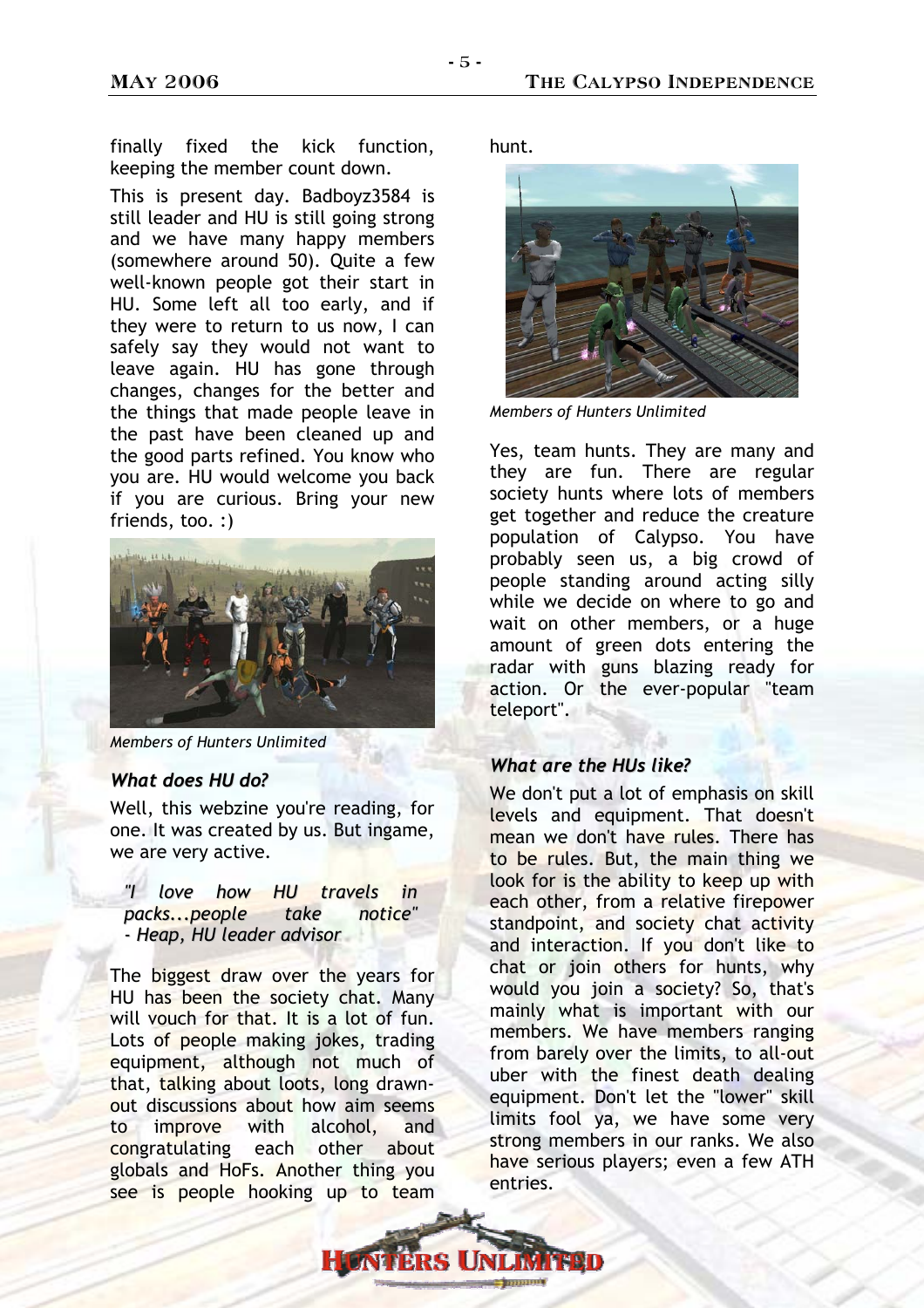- 6 -

The nice people are what keep people tied up with us. We like nice people. Rudeness will not be tolerated in the society chat or elsewhere. If members are caught or reported as being outof-line or just generally rude to others, this will be taken into consideration on their future in HU. Our eyes and ears are everywhere.

#### *"So, if you're slightly twisted, like most of us, you would fit right in." - Big'n, HU member*

We have no special rules in this society. I am aware of other societies that demand that their members sell to a certain person/group for a certain percentage. Not us. Go ahead and sell that Gazzurdite to a nonmember, you are allowed. To demand otherwise is ridiculous if it is to better a single person/group and not the society as a whole.

#### *How would I join?*

It's easy. Assuming you have enough skills. We have a Website at: www.hunters-unlimited.com. There you will find a link to the rules page. Give it a read and you will be informed as to the levels required to become a part of our family. No, they are not incredibly high. The next thing to do is to contact one of the leaders on EntopiaForum, Entropia Pioneers website, or on our own forum linked to from the same webpage mentioned. You can contact us through Private messages on EP and EF, or just post on our own forum. Private messages are a bit more "private", though (no pun intended), and this seems to be the preferred method.

If you are not a hunter, that's ok. Some of our members are solely mining these days and some crafting, so no problem there, but the reqs are different, contact a leader for special cases.



*Members of Hunters Unlimited*

So, that is a little information on the Hunters Unlimited. I hope I have cleared up any rumors you might have heard. HU is not a society full of noobs, we are serious and dedicated players (addicts) of Project Entropia always striving to be the best we can. Where will the future take us? Who knows, but I think great things are in store for HU.

Long live Project Entropia and Hunters **Unlimited** 

> *Hunters Unlimited –*

*"Unlimited Potential"*

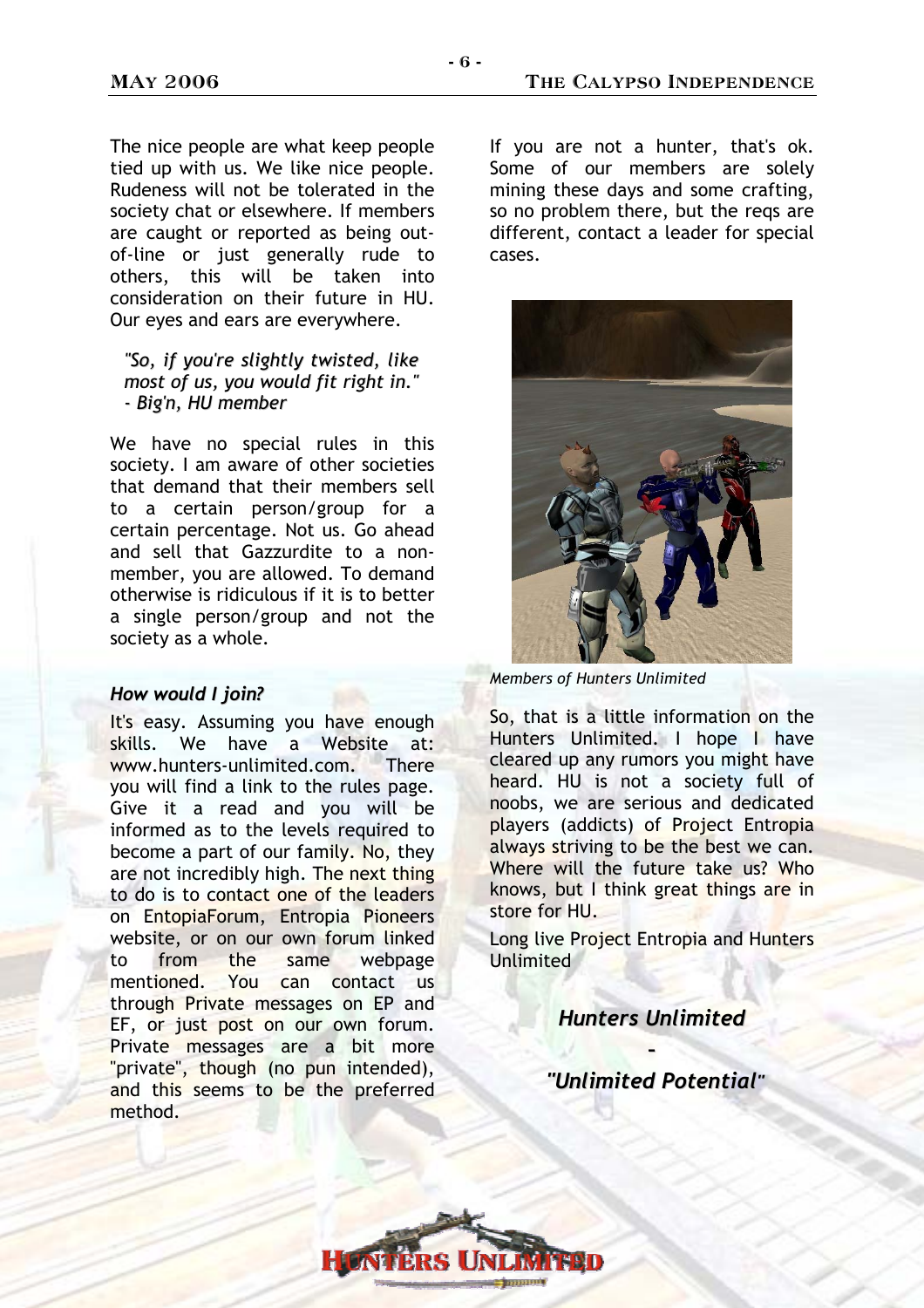# **How my god, what is happening to the furniture market!**

by Kay (From Kay's Store)

I am following the furniture and decoration items market since a very long time now, and it is quite difficult to see predictable evolutions on the long term! If we take the lightning for example (table), we can see that from June last year to actual February, the price of the Cayad lamp is increasing, the Gulo lamp is stable and the Rolf lamp is decreasing.

What is happening? Several assumptions can be made: a boost of certain items in the loot system (was seen for Stink Tree Painting, and more recently for Woody Logbasket) which will bring more of those items in the market, the traders (or more specifically resellers) keep in storage a large amount of product in order to control the market or/and the introduction of all those apartments on either Calypso or RealityPort bring natural rarefaction of furniture since people finally wants them. Maybe it is the conjunction of all those factors that after all arbitrates the market of furniture at the auction. Therefore, furniture sellers and customers can find their common interest in this market, and pleasure to find the rare items is intact.

Market trends are: the prices of trophies are going up, same for bookcases and toys, and masks and pedestals are declining.

| Items list          | <b>June</b> | September | November | <b>December</b> | January | February       |
|---------------------|-------------|-----------|----------|-----------------|---------|----------------|
| Bordo lamp          | 17          | 23        | 23       | 28              | 32      | 34             |
| <b>Bruner</b> lamp  | 10          | 31        | 31       | 31              | 24      | 24             |
| Cayad lamp          | 6           | 9         | 11       | 15              | 12      | 20             |
| Cosy candle         | 8           | 9         | 8        | 5               | 3       | $\overline{7}$ |
| Elegant candle      | 10          | 17        | 17       | 17              | 13      | 13             |
| Enra lamp           | 16          | 28        | 30       | 30              | 30      | 34             |
| Goth candle         | 30          | 18        | 17       | 19              | 29      | 25             |
| Gulo lamp           | 10          | 11        | 12       | 11              | 10      | 12             |
| Lila lamp           | 20          | 38        | 37       | 37              | 37      | 64             |
| Mars Globe lamp     | 125         | 124       | 117      | 60              | 80      | 80             |
| Reddo lamp          | 40          | 64        | 46       | 40              | 40      | 52             |
| Ridge lamp          | 10          | 10        | 15       | 25              | 19      | 19             |
| Rolf lamp           | 50          | 37        | 42       | 42              | 42      | 15             |
| Saturn Globe Lamp   |             |           | 64       | 41              | 41      | 41             |
| Top lamp            | 15          | 14        | 17       | 20              | 18      | 21             |
| Turoc candle Mentor |             |           |          |                 |         |                |
| Edition             | 38          | 42        | 42       | 25              | 33      | 46             |
| Weeler lamp         | 10          | 13        | 13       | 25              | 21      | 21             |
| <b>Itemlist</b>     |             |           |          |                 |         |                |

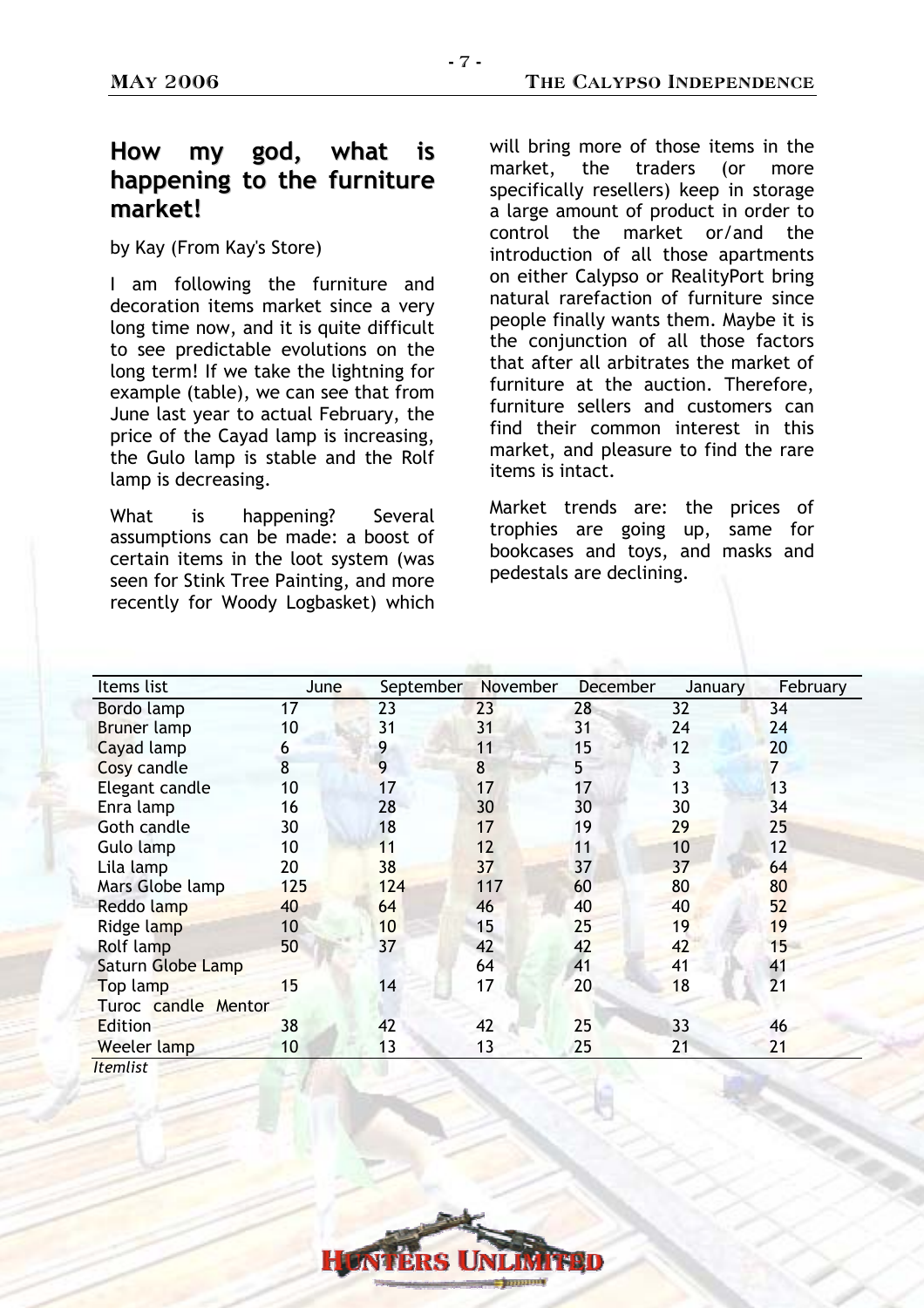## **Market Trends**

by Badboyz3584

Gazzurdite is up

The price of Gazzurdite has risen quite a bit since the arrival of mining amps. Many crafters are buying it up at high rates to cash in on this new market.

#### Mind Essence is down

The price of Mind Essence has fallen again, thanks to the falling price of sweat. After the crazy prices of sweat fell to a reasonable price, the price of 1K Mind Essence stabilized at around 45-48 PED. Now it has gone down to around 30-33 PED. For all you who like percentages, this is 300%.

## **HHotM**

## Hunting Hof of the Month



*Picture taken from: Entropia Pioneers' website* 

Looter: Joker Poker Uber Smoker Mob: Gokibusagi Young Value: 59 PED

Congratulations to Joker on getting this nice loot from a Gokibusagi. The Salamander Thighs are Female, and therfore worth a little less on the market, but congrats anyway. The total loot value was 59 PED, so the big items are not always in the big loots.

# **Overheard on Calypso**

Rumors and such heard around by Badboyz3584

## *Pricedrop?*

Rumor has it that prices are dropping on various items. This is to be attributed to the arrival and passing of the initial stages of the most recent Land Grab. If this trend will continue remains to be seen.

#### *Economical Mindforce?*

The price of Mind Essence has continued to fall beyond the predictions of some due to the falling price of sweat. The outrageous prices began to fall sometime back and settled, now they have fallen again. At this rate, Mindforce is going to become economical to use.

#### *Mining amp madness*

The recent implementation of mining amps has miners buying them up, eager to try them out. The tests seem to be going well, with larger deposits being found.

#### *Shops*

Shops are now implemented. The first batch has been sold on Club Neverdie and in the Treasure Island Platinum apartment building. There have been some grumblings from the community about the tax system that was also introduced into the system. On the bright side, it is nice to be able to see items in front of you, rather than in a boring trade window. And the outside displays are also quite nice.